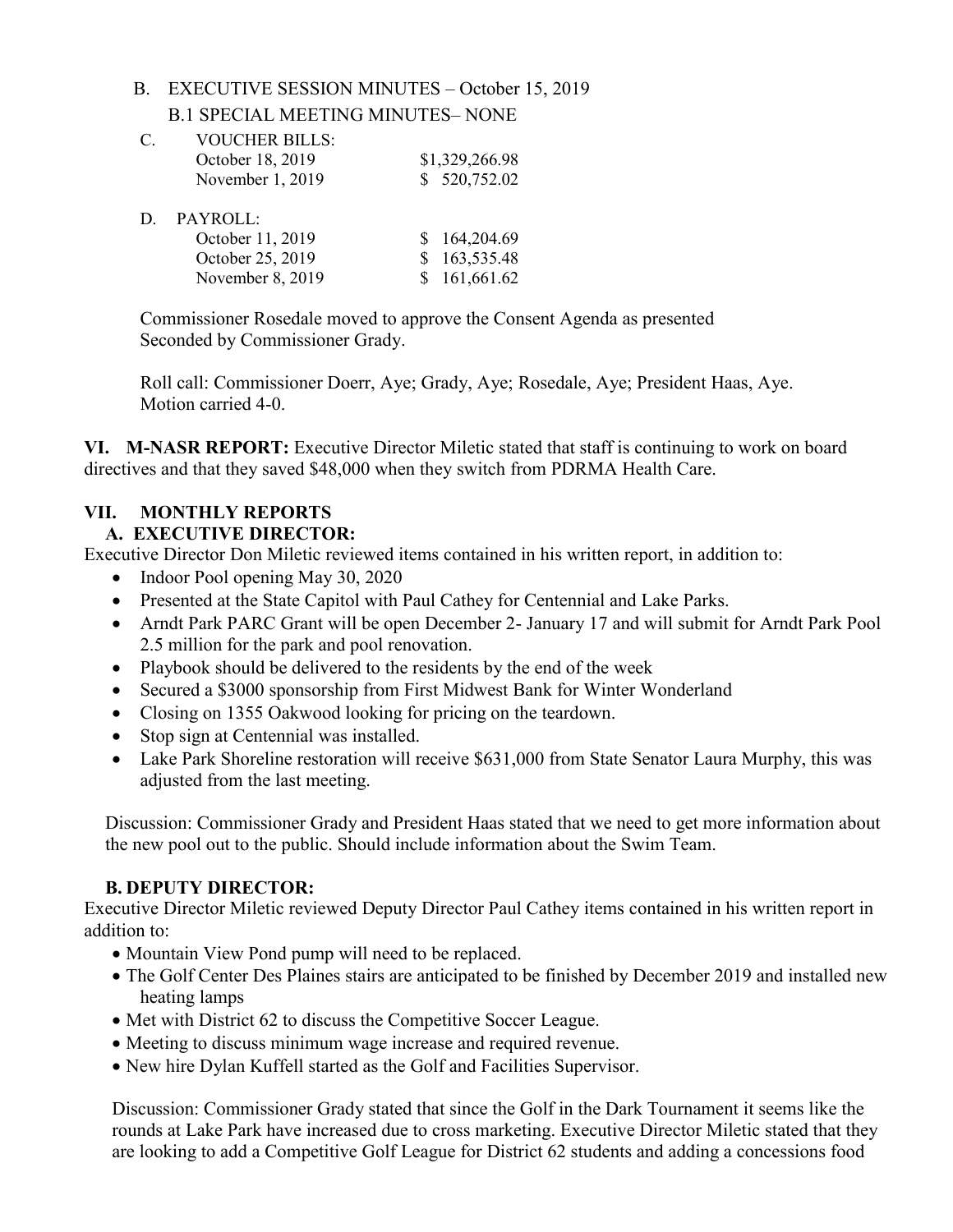truck to increase other revenue on the east side of the lake. Superintendent Weber stated that they will be updating the Live at the Lake Series and incorporating some acoustic concerts at the clubhouse.

## **B.1 PARKS & PLANNING DEPARTMENT:**

Superintendent Paul Guza reviewed items for Park and Planning contained in his written report, in addition to:

- November 5 staff training went very well, thank you to Nicole.
- Cumberland Terrace Playground has been removed, waiting for nice days to continue work on replacing the old equipment.
- Looking to create an Operations Manual
- Added supervisors into Basecamp and they really like being able to talk with the staff
- Boiler at Oakwood had to be replaced and the new one is going in this week.

Discussion: None

### **B.2 RECREATION DEPARTMENT:**

Superintendent of Recreation Joe Weber reviewed items contained in his written report, in addition to:

- November 5 he held the Spectrum Spectacular at Prairie Lakes
- Looking to hire an IMRF staff to help with summer camp, will be sharing responsibilities across the department.
- Working on membership budget for Fitness Center and Pools.
- Working on part time wage scale
- Events coming up; Thanksgivities, and Winter Wonderland
- Holiday Party scheduled for 12/14 in the River Room
- Shelli and Cindy hosted a District 62 Wellness Day at the Fitness Center
- Provided Staff updates on each department

Discussion: Commissioner Grady asked about Tyler and the details about him ironing out concerns and issues with Pickleball. Superintendent Weber stated they were working with setup, group times and play structure. Commissioner Doerr stated she heard great feedback about the Wellness Day. She also asked about Winter Wonderland and the pricing. Operations Analyst Jeanette Berard stated the price of \$3 is to cover the cost of additional activates and professional services added the Winter Wonderland after moving from the Senior Center. Children only and under 2 are free.

### **C.BUSINESS DEPARTMENT**

Superintendent Barbara Barrera reviewed items contained in her written report, in addition to:

- Completing the remaining legal fillings.
- Budget Cycle is now open
- Server upgrade Phase 1 is planned soon
- Working on Pool Planning for the IT Department.
- Attended Marijuana in the Workplace Training.

Discussion: President Haas asked about how we would monitor and enforce with staff about Marijuana. Superintendent Barrera stated they would be training supervisors and providing them with a checklist. There is no test to show when they consumed the drug. We will make sure everyone is trained on reasonable suspicion and follow procedures like alcohol use.

## **FINANCIAL REPORT**

Superintendent of Business Barbara Barrera presented the monthly financial report.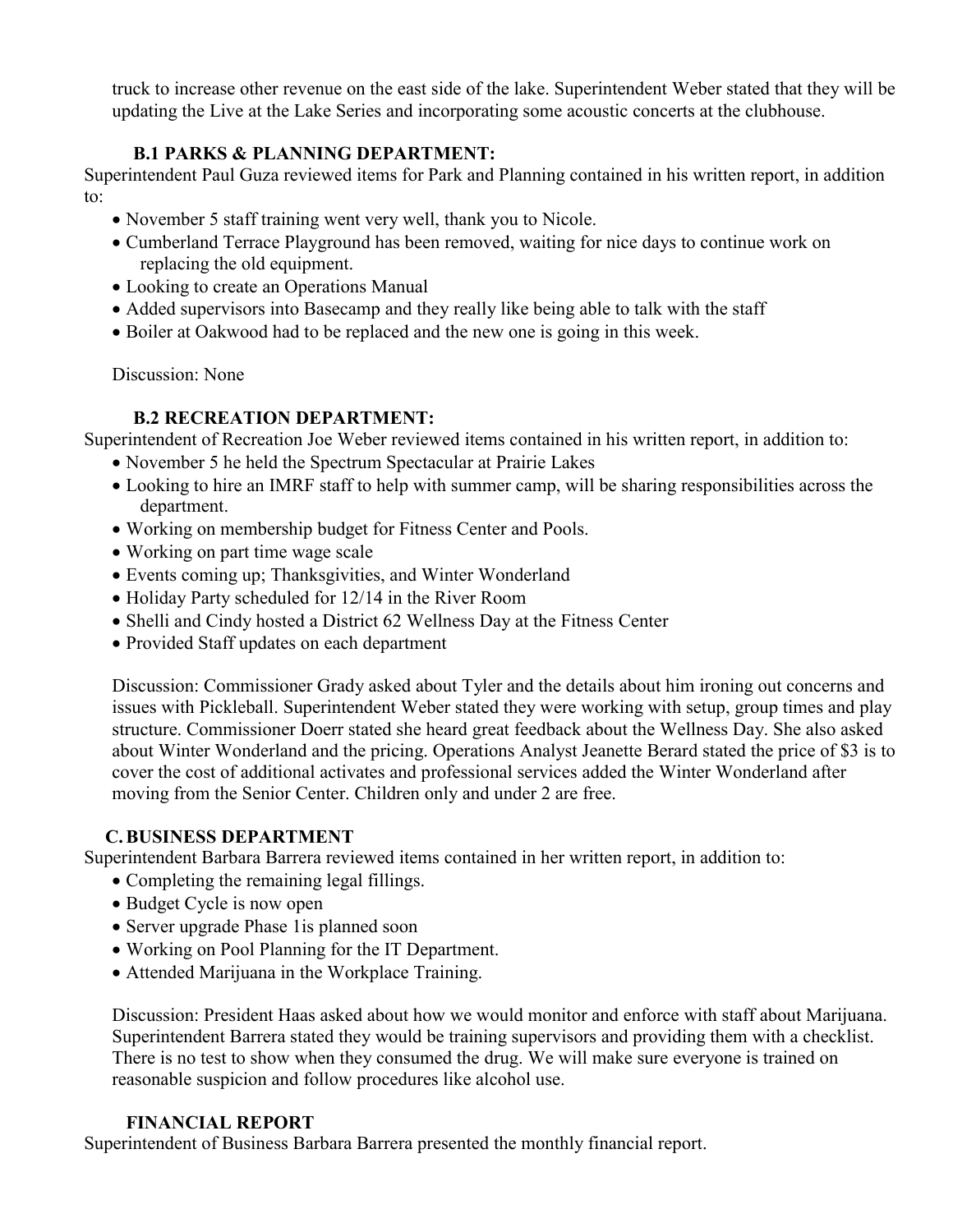Commissioner Rosedale moved to accept the Financial Report for November 19, 2019 subject to audit and placing a copy on file. Seconded by Commissioner Grady

Discussion: None

 Roll call: Commissioner Doerr, Aye; Grady, Aye; Rosedale, Aye; President Haas, Aye. Motion carried 4-0.

#### **IIX. UNFINISHED BUSINESS: PLCC Indoor Pool**

Executive Director Miletic reviewed the Indoor Pool Project Costs Spreadsheet and balance.

Discussion: None

#### **IX. NEW BUSINESS:**

#### **A. Agenda Item 9-A: Approval of 2019 Bond Sale a. motion to accept best bid for sales of bonds**

Daniel Forbes presented the explanation to the park board and the percentage rate.

Commissioner Grady made the motion **"I move the Park Board of Commissioners accept Village Bank & Trust, N.A, Des Plaines, Illinois, as the best bid received in relation to the sale of the District's General Obligation Limited Tax Park Bonds, Series 2019."**

Seconded by Commissioner Rosedale

Discussion: None

 Roll call: Commissioner Doerr, Aye; Grady, Aye; Rosedale, Aye; President Haas, Aye. Motion carried 4-0.

### **b. motion to accept bond ordinance #19-05**

Daniel Forbes presented the explanation to the park board and the percentage rate.

Commissioner Rosedale made the motion **"I move the Park Board of Commissioners approve Ordinance No. 19-05, "AN ORDINANCE AUTHORIZING AND PROVIDING FOR THE ISSUANCE OF \$1,293,685 GERNAL OBLIGATION LIMITED TAX PARK BONDS, SERIES 2019 OF THE DES PLAINES PARK DISTRICT, COOK COUNTY, ILLINOIS, AND FOR THE LEVY OF A DIRECT ANNUAL TAX SUFFICIENT TO PAY THE PRINCIPAL AND INTEREST OF SAID BONDS."**

Seconded by Commissioner Doerr

Discussion: None

 Roll call: Commissioner Doerr, Aye; Grady, Aye; Rosedale, Aye; President Haas, Aye. Motion carried 4-0.

### **B. Agenda Item 9-B: Approval of 2019 Tax Levy Ordinance #19-06**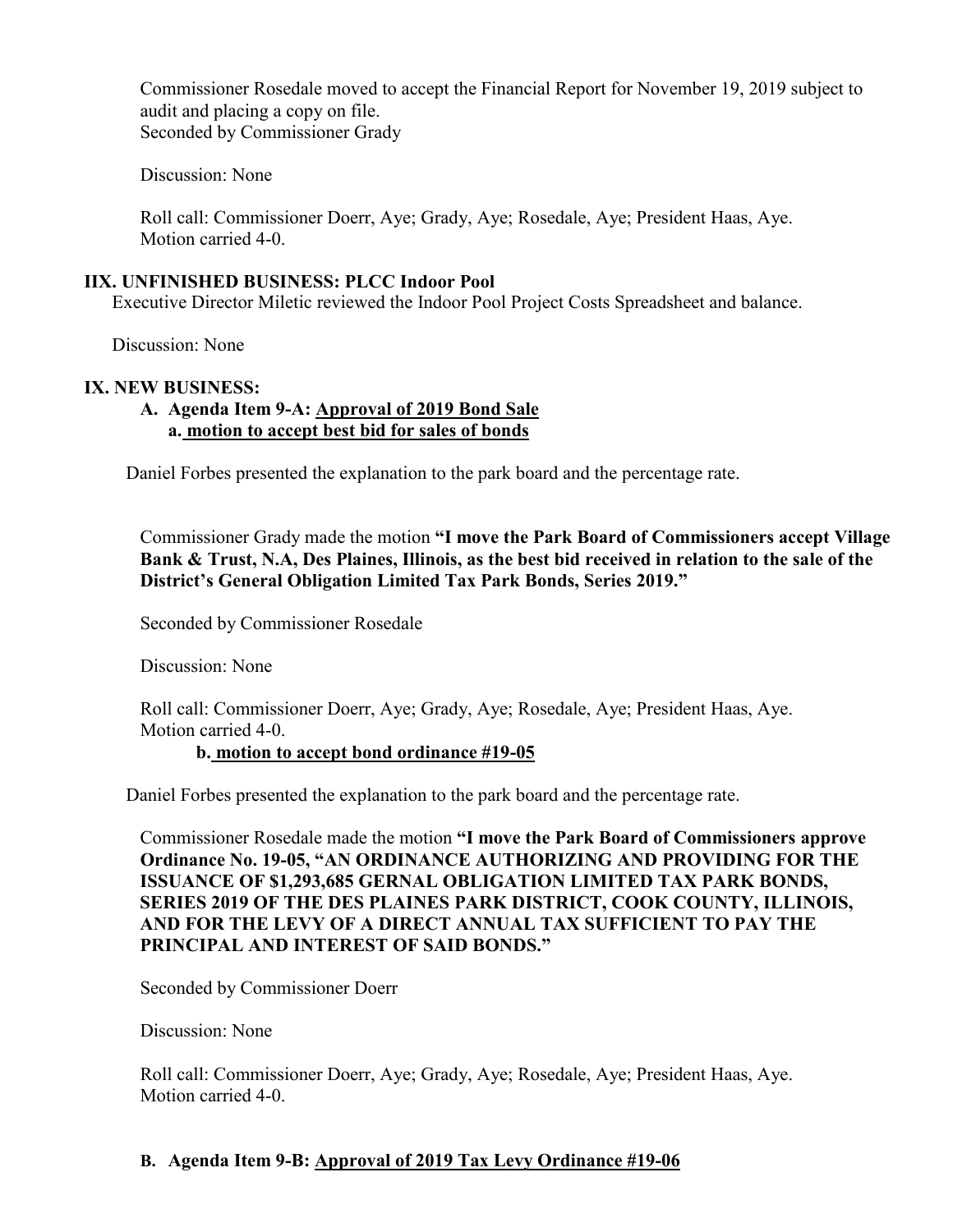Superintendent Barrera reviewed the information in Agenda Item 9-B.

Commissioner Doerr made the motion **"I move that the Park Board of Commissioners approve the 2019 Tax Levy, Ordinance 19-06**, **An Ordinance Levying And Assessing The Taxes For The General Corporate Fund, The Recreation Fund, The Audit Fund, The Tort Immunity Fund, The Illinois Municipal Retirement Fund, The Social Security Fund, The Special Recreation Fund, The Debt Service Fund And The Museum Fund Purposes Of The Des Plaines Park District, Cook County, Illinois, Beginning May 1, 2019 And Ending April 30, 2020".**

 Seconded by Commissioner Rosedale Discussion: None

 Roll call: Commissioner Doerr, Aye; Grady, Aye; Rosedale, Aye; President Haas, Aye. Motion carried 4-0

### **C. Agenda Item 9-C: Approval of 2019 Tax Abatement Ordinance #19-07**

Superintendent Barrera reviewed the information in Agenda Item 9-C.

Commissioner Grady made the motion **"I move that the Park Board of Commissioners approve Ordinance #19-07, An Ordinance abating taxes levied for year 2019 for the General Obligation Park Bonds (Alternate Revenue Source), Series 2018C of the District."**

 Seconded by Commissioner Rosedale Discussion: None

 Roll call: Commissioner Doerr, Aye; Grady, Aye; Rosedale, Aye; President Haas, Aye. Motion carried 4-0

#### **D. Agenda Item 9-D: Approval of Refuse and Recycling Three Year Service Contract 2019- 2022.**

Superintendent Guza reviewed the information in Agenda Item 9-D.

Commissioner Rosedale made the motion **"I move the Park Board of Commissioners accept the bid from Waste Management for the three year amount of \$86,896.09 for the Refuse and Recycling Removal Service for the Des Plaines Park District".** 

 Seconded by Commissioner Grady Discussion: Commissioner Rosedale asked if we would be looking at better ways to recycle-Superintendent Guza stated they are already in the planning process.

 Roll call: Commissioner Doerr, Aye; Grady, Aye; Rosedale, Aye; President Haas, Aye. Motion carried 4-0

### **E. Agenda Item 9-E: Approval of MNASR Articles of Agreement Resolution #19-02.**

Executive Director Miletic reviewed the information in Agenda Item 9-E.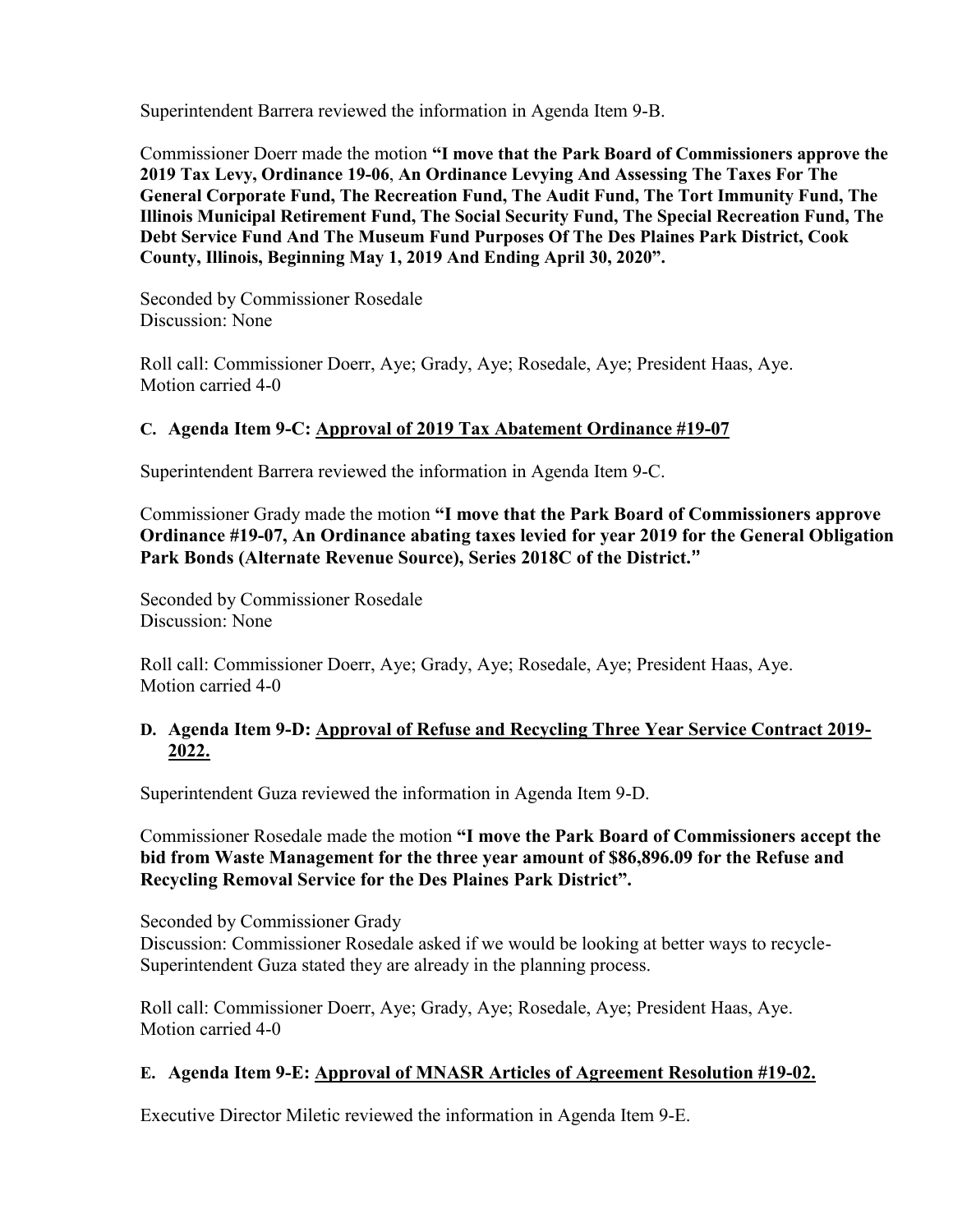### **DES PLAINES PARK DISTRICT REGULAR PARK BOARD MEETING MINUTES Tuesday November 19, 2019**

### **I. CALL TO ORDER/ROLL CALL**

Commissioner Jana Haas called the Regular Meeting of the Board of Commissioners of the Des Plaines Park District to order at 7:00 p.m. Commissioners answering present to the roll call were, James Grady, Don Rosedale, Erin Doerr and President Haas. Commissioner William Yates was absent. In attendance were Executive Director, Don Miletic; Superintendent of Parks & Planning, Paul Guza, Superintendent of Business, Barbara Barrera; Superintendent of Recreation, Joe Weber; Operations Analyst, Jeanette Berard. Deputy Director, Paul Cathey was absent. Additional Park District Staff include, Jennifer Boys, Nicole McNulty, Carolanne Smith, Matthew Hartnett, Jacob Vilches, Sesar Botello and Gosia Telichowska.

Guests: Daniel Forbes from Speer Financial, Kathy Vana and families of Dedicated to Excellence recipients.

### **II. CHANGES TO THE AGENDA:**

President Haas made a motion to moved Agenda Item 9-A Approval of 2019 Bond Sale before Introductions and Presentations.

**Second by: Commissioner Grady**  All in Favor Ayes:4 Nays:0

### **III.INTRODUCTIONS/PRESENTATIONS:**

- **A. History Center:** Kathy Vana reviewed the monthly events (Tree Lighting & Winter Wonderland), book club, Hands on History, and Coffee Talk. President Haas noted the Art Guild Presentation was wonderful.
- **B. Senior Center:** None
- **C. Des Plaines Friends of the Parks:** Operations Analyst Jeanette Berard reviewed the information in Agenda Item  $3 - C$ . In addition to the Board Members voting to approve the Dual Agency Scholarship Policy.

President Haas provided an explanation on the 501 3c foundation.

- **D. Dedicated to Excellence:** Paul Guza awarded this to Sesar Botello and Barbara Barrera awarded this to Nicole McNulty.
- **E. Summer Recap:** Matt Hartnett and Carolanne Smith provided a summary of the summer pool and camp season via a PowerPoint presentation.

Commissioner Doerr asked the length of time of a lifeguard shift, Matt said 6-8 hours, with 1 hour of rotations followed by a 20 minute break. Commissioner Grady asked about hiring a new fulltime lifeguard for the indoor pool. Staff stated they will be hiring a facility manager and will be working to increase hiring efforts, perks and outreach to retain employees and find new hires.

## **IV.COMMENTS FROM THE COMMUNITY:** None

## **V. APPROVAL OF THE CONSENT AGENDA**

The following items are listed for consent agenda:

A. MINUTES – October 15, 2019